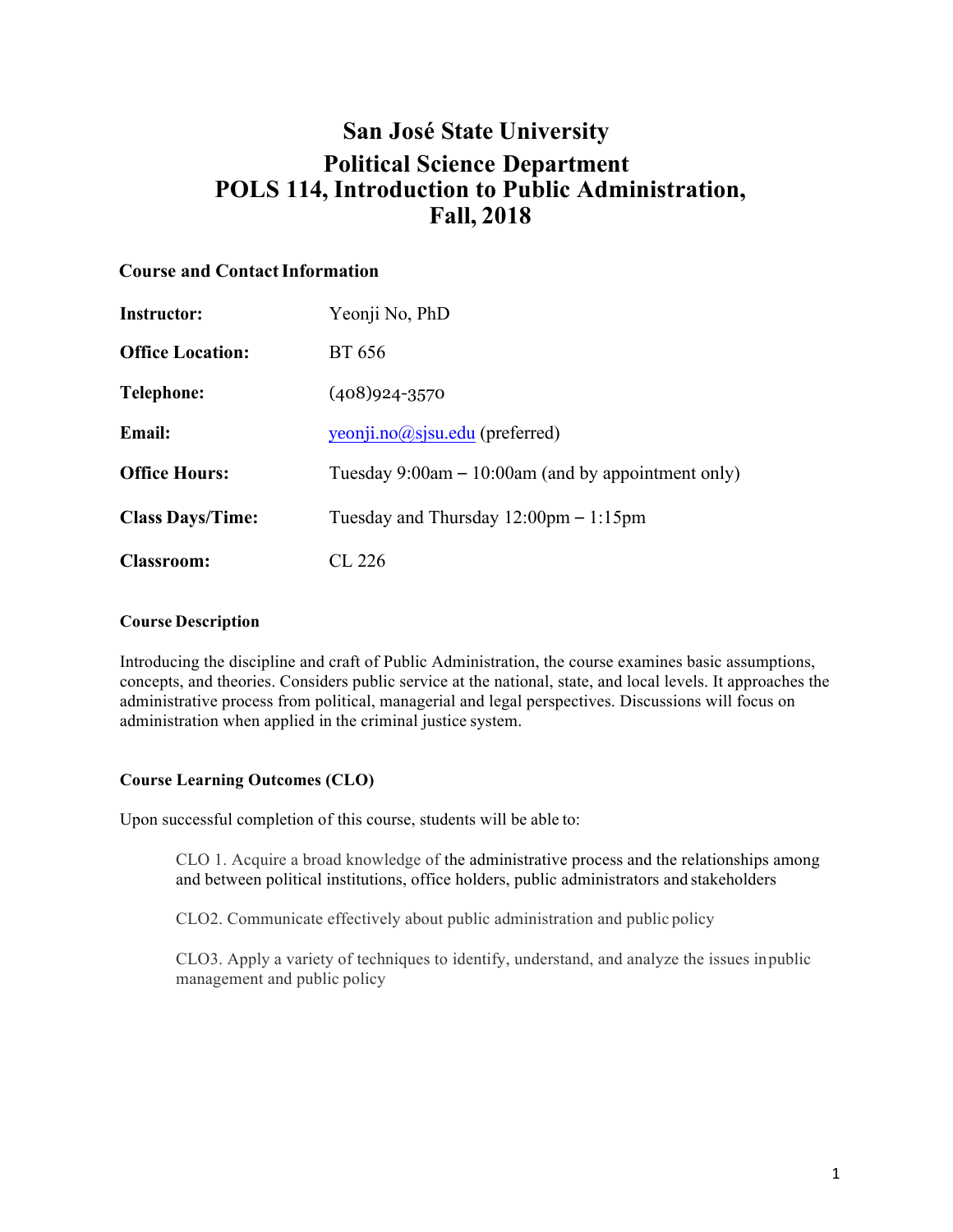## **Required Texts/Readings**

# **Textbook**

*Donald F. Kettl. Politics of Administrative Process - 6th edition.* Congressional Quarterly. ISBN: **978- 1483332932**

### **Course Requirements and Assignments**

### **1. Exams (40%)**

There will be one mid-term exam (worth 20%) and one final exam (worth 20%). The midterm exam will cover all texts, lectures, and readings from Chapter 1 to Chapter 6. The final exam will cover all texts, lectures, and readings from Chapter 7 to Chapter 12

 $\blacksquare$  No make-up exam will be allowed except a medical or family emergency.

## **2. Quiz (15%)**

Students will **have four quizzes** to check whether students understand the components and theories of public administration. Your **one lowest quiz score will be dropped, and three highest scores will be factored in your final grad**e. The quizzes will be composed of multiplechoice questions and True/False questions. Therefore, bring your scantron. *No make-up quizzes will be given for late comers or absentees.*

### **3. Case Analysis** (16%)

During the course, you will analyze cases indicated in the course schedule. Assigned team will present the case analysis, and others are required to write individual case analysis for each case. For the analysis, **individuals** are required to summarize the case, and it will be grades as **Pass or Fail** basis.

**Teams** in charge of each case need to 1) provide brief summary of the case and 2) offer class discussion based on study questions, which are available from the separate document.

The analysis should be mainly based on the case contents, but you may conduct any additional extra research when necessary.

- **a. Individual summary** (6%)**:**
	- § **When you are not presenting the case as a group, you are required to read the case and write the summary.** Each write-up should succinctly summarize the case in **a** *full*  **single page**. It should be **typed and double-spaced with 12-point fonts (Time New Roman) and 1-inch margins throughout. Your name will be indicated in the header section.**
	- § **Each write-up should be submitted via Canvas,** and is **due by midnight before the class in which the case is discussed.** Your work has to be *original***, and** *proper citation and reference is required***.** *Turnitin* **will be operated in order to prevent plagiarism.** If the program indicates **more than 30% of similarity,** your work will be considered as **plagiarized no matter what. Moreover, your grade will result in automatic "F" for all individual assignment.**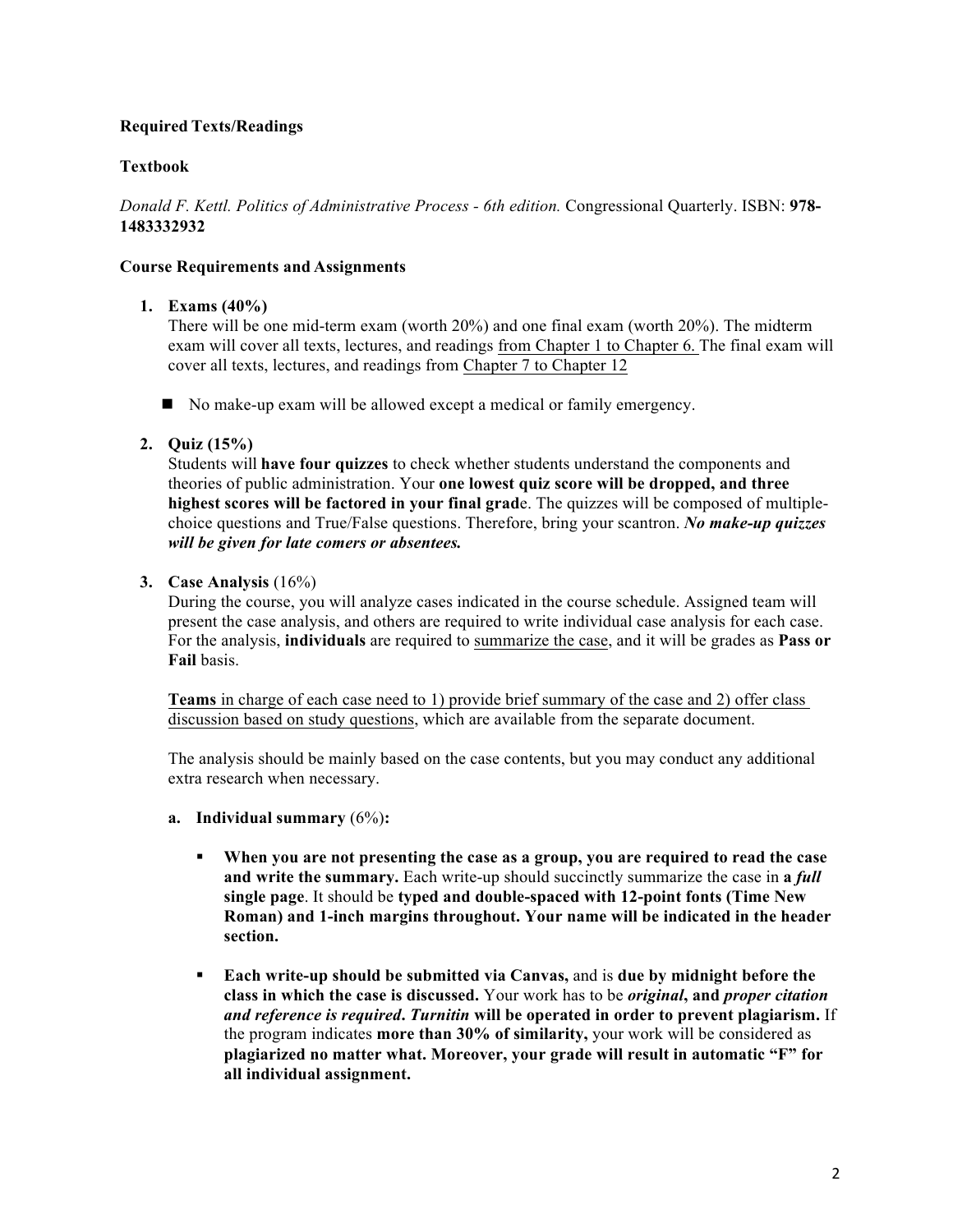- § Your grade will be given based on **Pass/Fail basis**. Any **late submission after the due will not be accepted**. Also, **If you do not attend the class,** your individual analysis will be graded as *Fail* **regardless of your submission of the summary.**
- § Request for a deadline extension may be considered only if the situation is due to unforeseeable causes―e.g. natural disaster or accidents―and if the petition is accompanied by an official note from a qualified person such as a doctor or a police **officer**. However, **your one fail will be dropped** in case of an emergency.
- § For all assignments, be prepared to **present your work and to discuss your opinion in front of the class when asked. Your participation in the in-class discussions and write-up will both be factored in the total grade of the individual analysis assignments.**
- **b. Team case analysis** (10%):
	- § **For the team assignments**, form 5 teams of 4 members. For all team assignments, be prepared to present your work in front of the class.
	- **•** Prepare **40 minute-presentation** in front of entire class. You are required to give 1) brief summary of the case and 2) **lead class discussion** addressing **all** the study questions assigned for each case. Please be reminded that there is no answer for each study question. Therefore, your team's the most important task lies in **fostering class discussion**. The presentation **slides should be emailed to the instructor by 10:00pm, the day before the presentation**. **Any late submission of your slide will lower your grade by half letter grade for each hour.**
	- § **All members should participate in the presentation, and will receive the same grade.**
	- Submit the choice on the first day of the class.
- **4. Team Project** (10%)
	- $\blacksquare$  Students will work with the same team of their case analysis.
	- $\blacksquare$  Each team will do a case study on a public/non-profit organization headquartered in Silicon Valley. Students are expected to research the organization's strategy with extensive use of secondary data sources, e.g. newspapers and magazines. **Note that students must see me before Nov 8th to discuss about the team project topic.** The grade of the team project is composed of two parts:
		- $\triangleright$  Project Report (5%). Each team needs to write a 10-pages long project report (Times New Roman, 12 point fonts, double-spaced, 1 inch margin, cover page required). **Team members will get the same grade. You need to turn in the hard copy of the report in the beginning of the Nov 29th.**
		- $\triangleright$  Team presentation (5%). Each team will present their project at the end of this semester. PowerPoint slides are needed. Each presentation will last 15 minutes, with 5 more minutes for questions & answers. **Team members will get the same grade. The presentation slides should be emailed to the instructor by 10:00pm, Nov 28th. Any**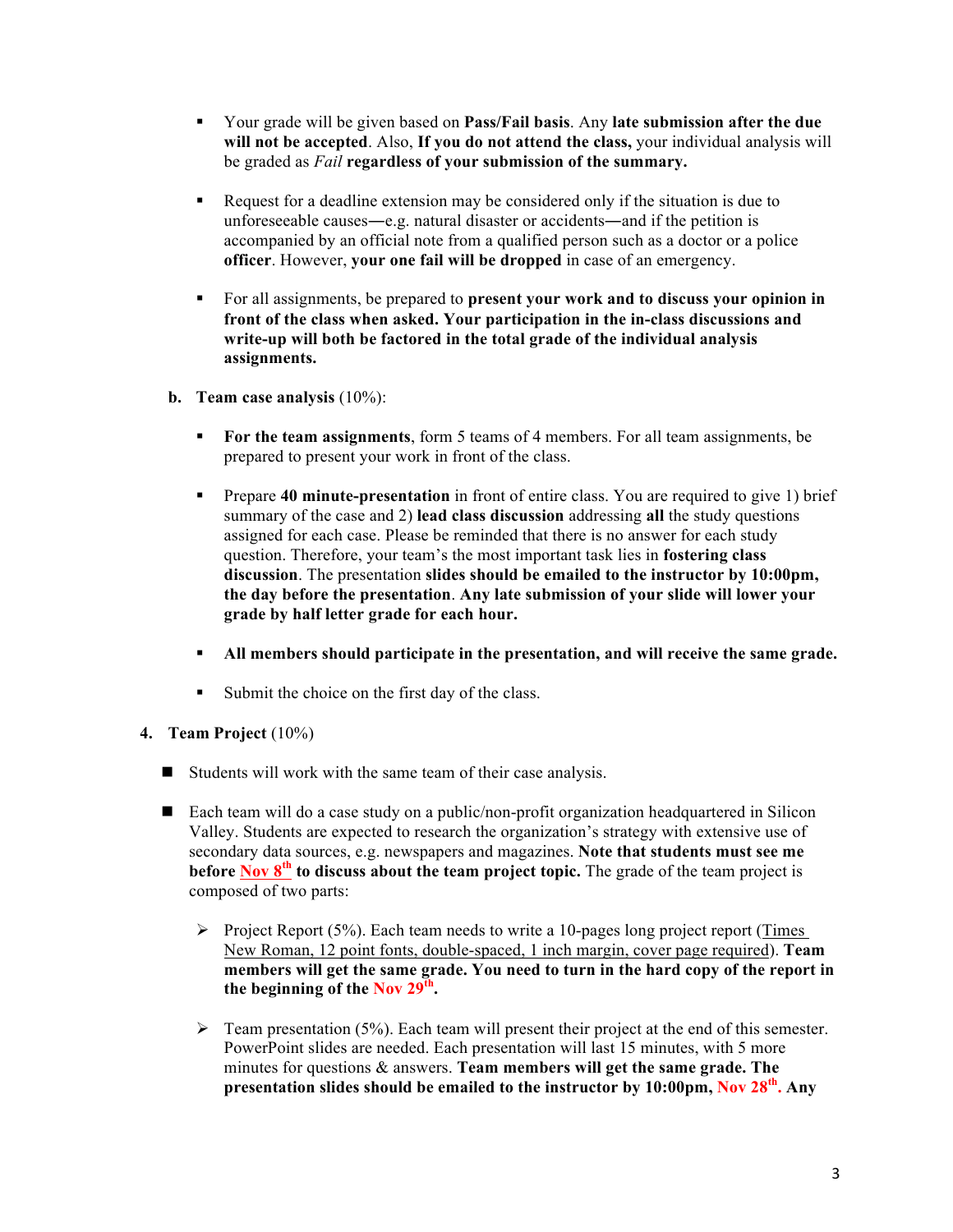### **late submission of your slide will lower your grade by half letter grade for each hour.**

### **5. Peer Evaluation** (5%)

- $\blacksquare$  To avoid the free rider problem, where some team members contribute little to the team projects, team members will evaluate one another's contribution to their group performance. The average score of team members' evaluations will be a student's "peer-evaluation" grade. Failure to give a peer review will result in **ZERO** points.
- You will evaluate the effectiveness of other members of your team. The **peer evaluation** (5%) is done online and due at the last class session.

### Ø **Fire a Team Member**

• In rare cases, if a team member consistently fails to cooperate with other team members, others can fire him/her on the condition that they arrive at a unanimous decision AND the timing is *prior to week 13*. The fired member has to finish the fieldwork team project on his/her own.

#### **6. Class contribution (10%)**

- $\blacksquare$  Students should actively participate in class discussions.
- Cold calls: The instructor will cold call students to answer questions. Your response to such calls will be factored into your class contribution grade.
- Absence from class will adversely affect your class contribution grade.
- $\blacksquare$  No disruptive behavior in class.

#### • *Late Arrival and Early Departure*

- Coming late and leaving early are not professional and will adversely affect your class participation grade.
	- $\triangleright$  The link to the University Policy about disruptive behavior: http://www.sjsu.edu/studentconduct/facultyandstaff/Managing\_Disrupti ve\_Behaviors/index.html.
- Students are required to stay for the duration of an entire class period.
- Travel is not a legitimate excuse for absence from class.
- $\blacksquare$  Students will be evaluated based on their ability to understand and apply assigned reading materials to class discussion.
- All students start the semester with 5 points out of 10 points for participation. Contribution to class discussion will raise this grade. Habitual absence from class and disrupting class (i.e., coming late, leaving early, talking, text-messaging, checking the Internet, etc.) will reduce this grade, possibly to 0.
- Each student is expected to provide opinions and comments in a respectful manner.

#### **7. Discussion (4%)**

You are required to participate in all of the discussions in the course. It will be conducted via Canvas Discussion folder. Once you have read the assigned material, place any comments you have for discussion on the discussion board.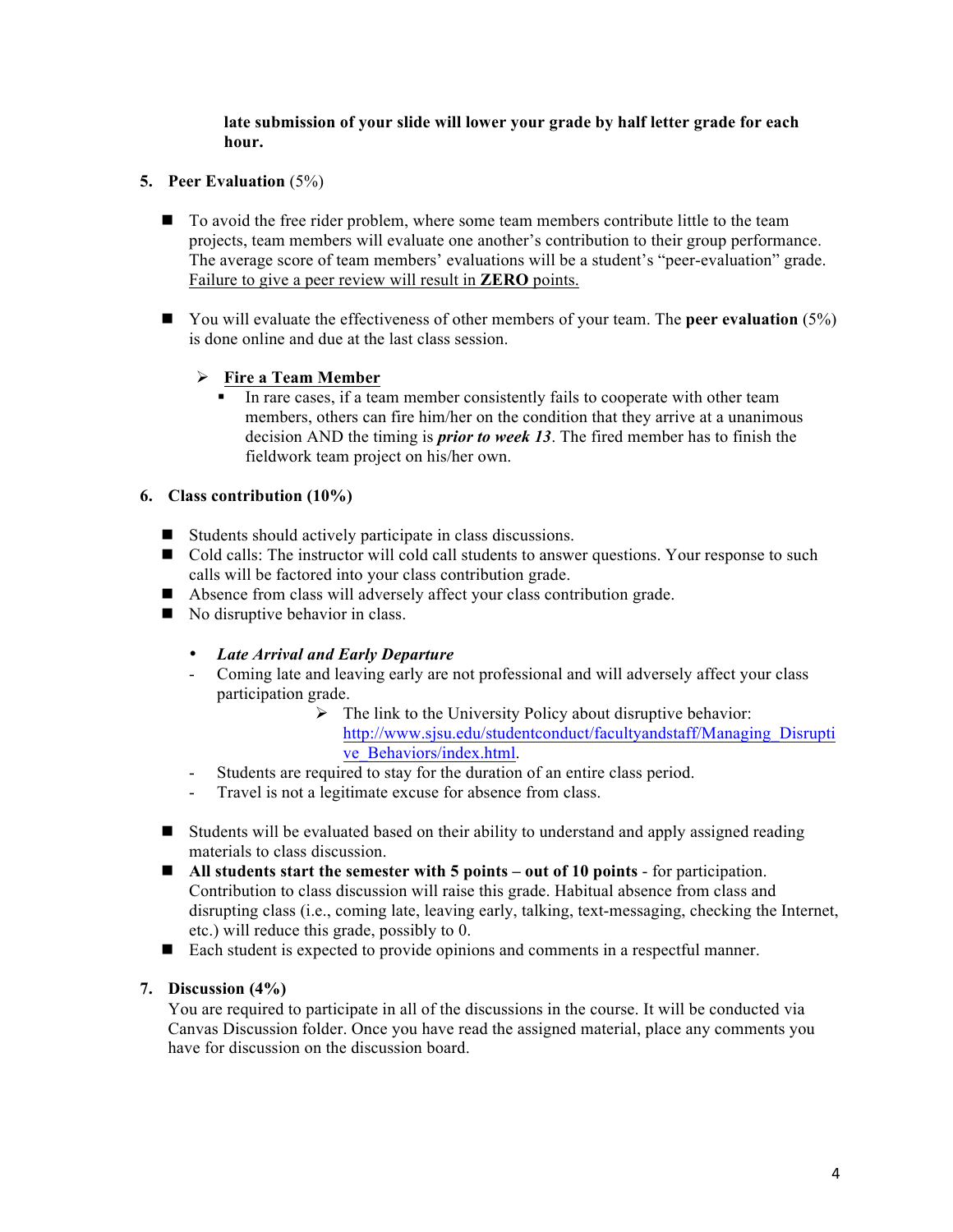- In order to get full credit for each discussion, **you will need to post a thoughtful, well written response to the question on a timely basis**.
- Discussion response will be grade based on a **3 points scale (0, 1 and 2)**
- Each write-up should be **submitted via Canvas**, and is **due by midnight on the day indicated in the syllabus. Any late submission after the due will not be accepted.**

#### **a. Discussion Responses (Extra Credit Assignments)**

You will receive 2 extra credit point each week if you provide 2 meaningful responses to other students' posts (2 points  $*$  2 weeks = Max 4 points).

- To earn full credit, submissions must be on time (same due date with discussion **questions)**.
- n **Please submit your semester discussion response report that includes scanned images of your responses on Canvas, which will be created towards the end of the semester. Copy and paste all your discussion responses in one file (doc or pdf) and upload it to the designated Canvas location.** Submission **due for the semester discussion response report is 12/6, Midnight**. Extra credit points earned will be added to the class participation grade.

University policy F69-24 at http://www.sjsu.edu/senate/docs/F69-24.pdf states, "Students should attend all meetings of their classes, not only because they are responsible for material discussed therein, but because active participation is frequently essential to insure maximum benefit for all members of the class. Attendance per se shall not be used as a criterion for grading."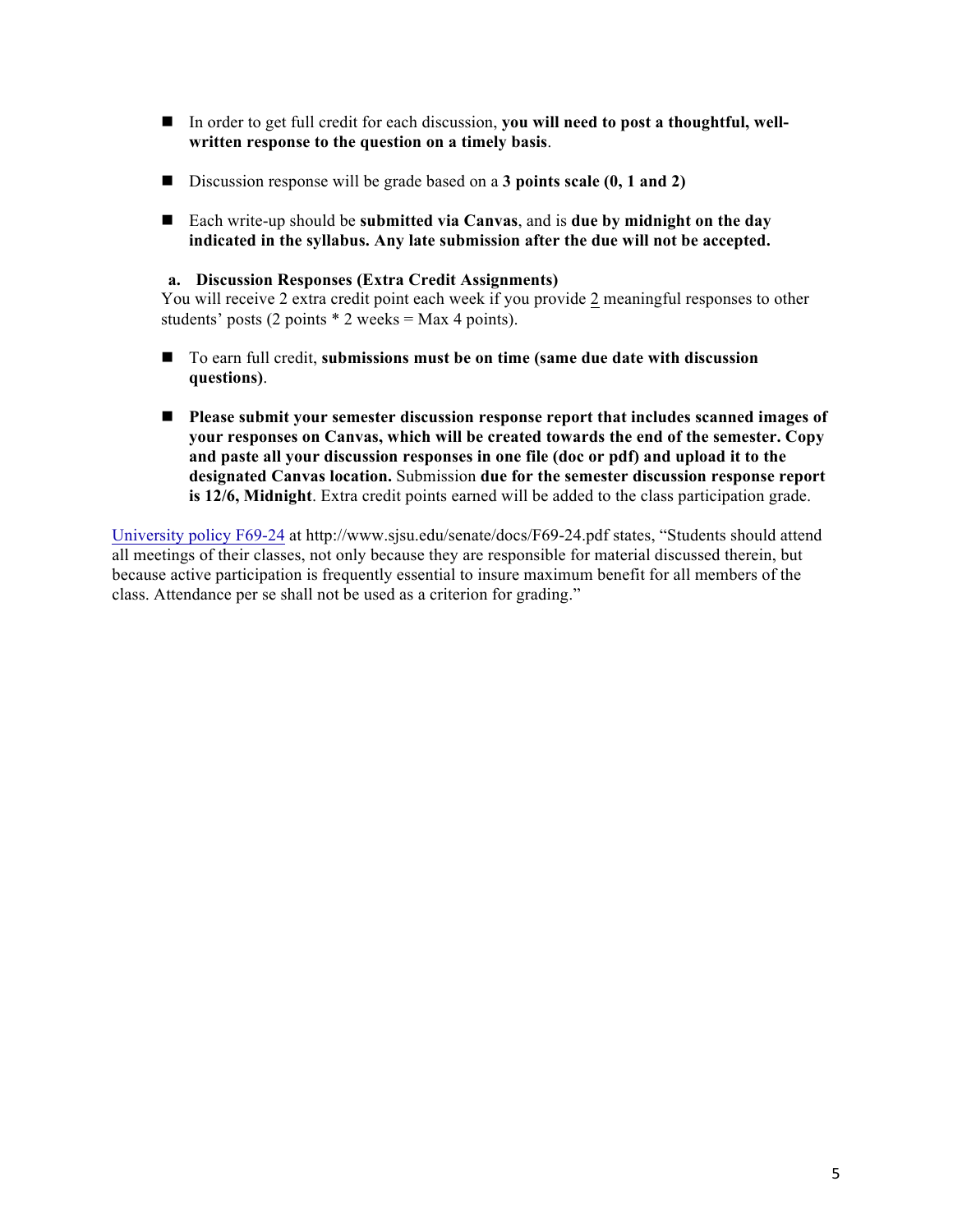#### **Grading Information**

| Assignment                | <b>Percentage of Grade</b> |
|---------------------------|----------------------------|
| Mid-term Exam             | 20%                        |
| Final Exam                | 20%                        |
| Quiz                      | 15%                        |
| Case Analysis             | 16%                        |
| Team Project              | 10%                        |
| <b>Class Contribution</b> | 10%                        |
| Peer Evaluation           | $5\%$                      |
| Discussions               | 4%                         |
| Total                     | 100%                       |

#### **Grading Scale**

| 98% and above | $A+$ |                  |     |
|---------------|------|------------------|-----|
| 93%-97.99%    | A    | 73\%-76.99\%     |     |
| 90%-92.99%    | А-   | 70\%-72 99\%     |     |
| 87%-89.99%    | $B+$ | $67\% - 699\%$   | D+  |
| 83%-86.99%    | B    | 63%-66.99%       |     |
| 80%-82.99%    | B-   | $60\% - 62.99\%$ | I)- |
| 77%-79.99%    | C+   | Below 60%        | F   |

**\*\*Penalty for late or missed work: Missed exams and quizzes cannot be made up, except by permission of the instructor, Department Chair or designee. Failure to take midterm exam result in 'F' grade.**

#### **Classroom Protocol**

- $\blacksquare$  Turn off your cell phones and put them away.
- $\blacksquare$  Students are not allowed to use computers in class.
- Failure to comply with the policies will lead to penalty on your class participation grades.

#### **University Policies**

Per University Policy S16-9, university-wide policy information relevant to all courses, such as academic integrity, accommodations, etc. will be available on Office of Graduate and Undergraduate Programs' Syllabus Information web page at http://www.sjsu.edu/gup/syllabusinfo/"

#### University's Credit Hour Requirement

"Success in this course is based on the expectation that students will spend, for each unit of credit, a minimum of 45 hours over the length of the course (normally 3 hours per unit per week with 1 of the hours used for lecture) for instruction or preparation/studying or course related activities including but not limited to internships, labs, clinical practica. Other course structures will have equivalent workload expectations as described in the syllabus."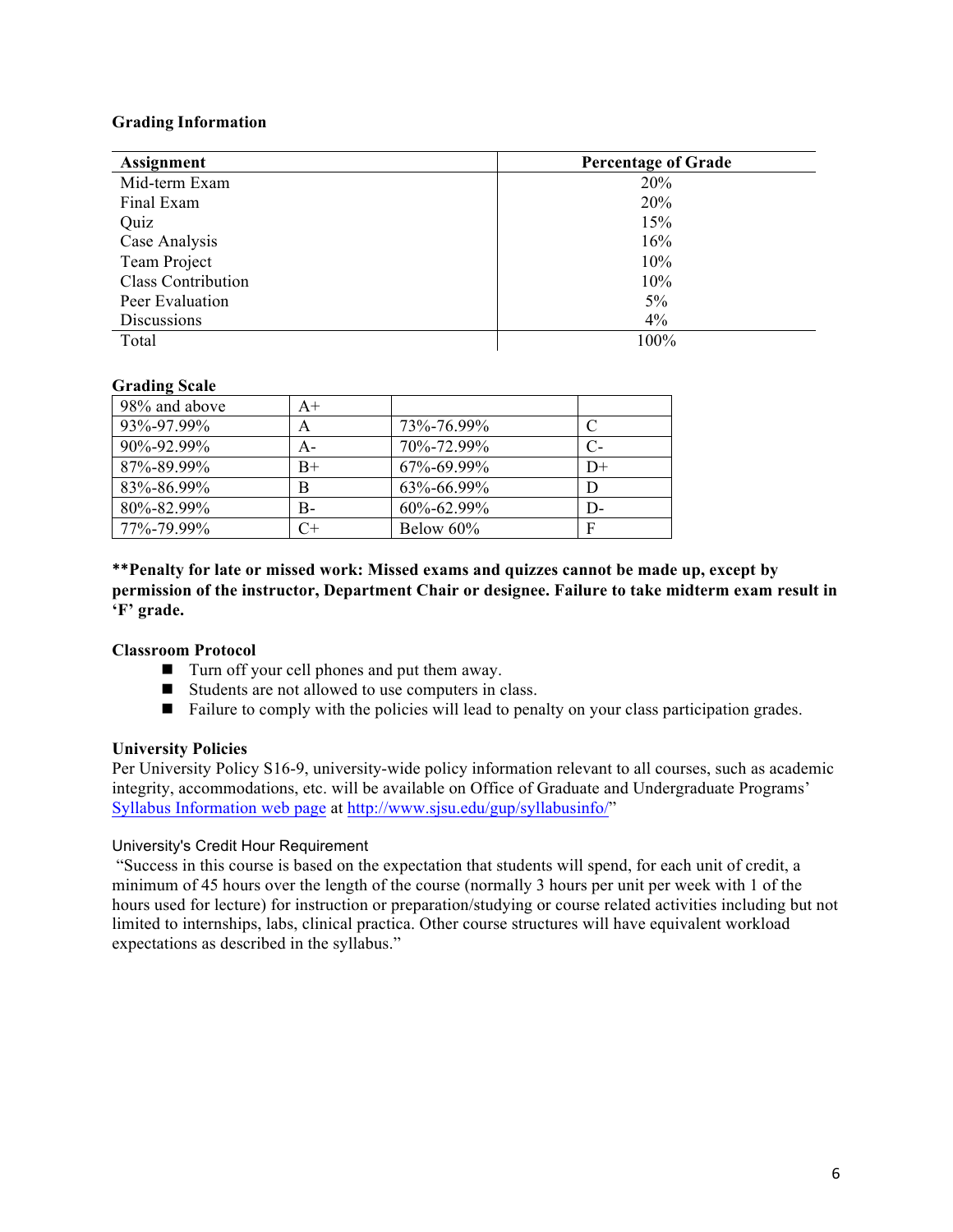# **Tentative course calendar including assignment due dates**

\*The instructor reserves the right to alter course content and adjust the pace in order to accommodate class progress, current events, and unforeseen developments. Any changes to this schedule will be announced ahead of time in class and on Canvas.

| Week           | Date          | <b>Topics, Readings, Assignments, Deadlines</b>         |  |
|----------------|---------------|---------------------------------------------------------|--|
| $\mathbf{1}$   | Aug $21$      | Introduction of the Class                               |  |
| $\mathbf{1}$   | Aug 23        | Chapter 1- Accountability                               |  |
| $\overline{2}$ | Aug 28        | Discussion: Ethics *                                    |  |
| $\overline{2}$ | Aug 30        | Chapter 2- What Government Does - And How it Does it    |  |
| 3              | Sep 4         | Case: Immigration- Shafritz **                          |  |
|                |               | Note: Practice Quiz-Bring labtop                        |  |
| $\mathfrak{Z}$ | Sep 6         | Chapter 3- What is Public Administration                |  |
| $\overline{4}$ | Sep 11        | $1st$ Quiz (CH 1-3)                                     |  |
| $\overline{4}$ | Sep 13        | Chapter 4- Organizational Theory                        |  |
| 5              | Sep 18        | Chapter 4- Organizational Theory                        |  |
| 5              | Sep 20        | Chapter 5- Executive Branch                             |  |
| 6              | Sep 25        | Case: Internet Service Providers and Online Privacy**   |  |
| 6              | Sep 27        | <b>Chapter 6- Organizational Problems</b>               |  |
|                |               | Case: Hurricane Katrina**                               |  |
| 7              | Oct 2         | http://www.pbs.org/wgbh/pages/frontline/storm/          |  |
| $\overline{7}$ | Oct 4         | 2 <sup>nd</sup> Quiz (CH 4-6), Midterm Q&A              |  |
| 8              | Oct 9         | Midterm Exam (CH 1-6)                                   |  |
| 8              | Oct 11        | Chapter 7- Administrative Reform                        |  |
| 9              | Oct 16        | *Introduction to Team Project*                          |  |
| 9              | Oct 18        | Chapter 8- The Civil Service                            |  |
| 10             | Oct 23        | *Guest Lecture* TBA                                     |  |
| 10             | Oct 25        | Chapter 9- Human Capital                                |  |
| 11             | Oct 30        | 3rd Quiz (From CH 7- 9)                                 |  |
| 11             | Nov 1         | Discussion: Leadership *                                |  |
| 12             | Nov 6         | Chapter 10- Decision Making                             |  |
| 12             | Nov 8         | Case: Moneyball**                                       |  |
|                |               | Note: Complete the team meeting for the Final Project   |  |
| 13             | Nov 13        | Chapter 11- Budgeting                                   |  |
| 13             | Nov 15        | Chapter 12- Implementation                              |  |
| 14             | Nov 20        | $4th$ Quiz (From CH 10-12)                              |  |
| 14             | <b>Nov 22</b> | <b>NO CLASS-Thanksgiving</b>                            |  |
|                | Nov 27        | Case: Blackwater Case (Frontline)**                     |  |
| 15             |               | http://www.pbs.org/wgbh/pages/frontline/shows/warriors/ |  |
|                |               | https://www.youtube.com/watch?v=fe5y5rzutDY             |  |

# **Course Schedule**